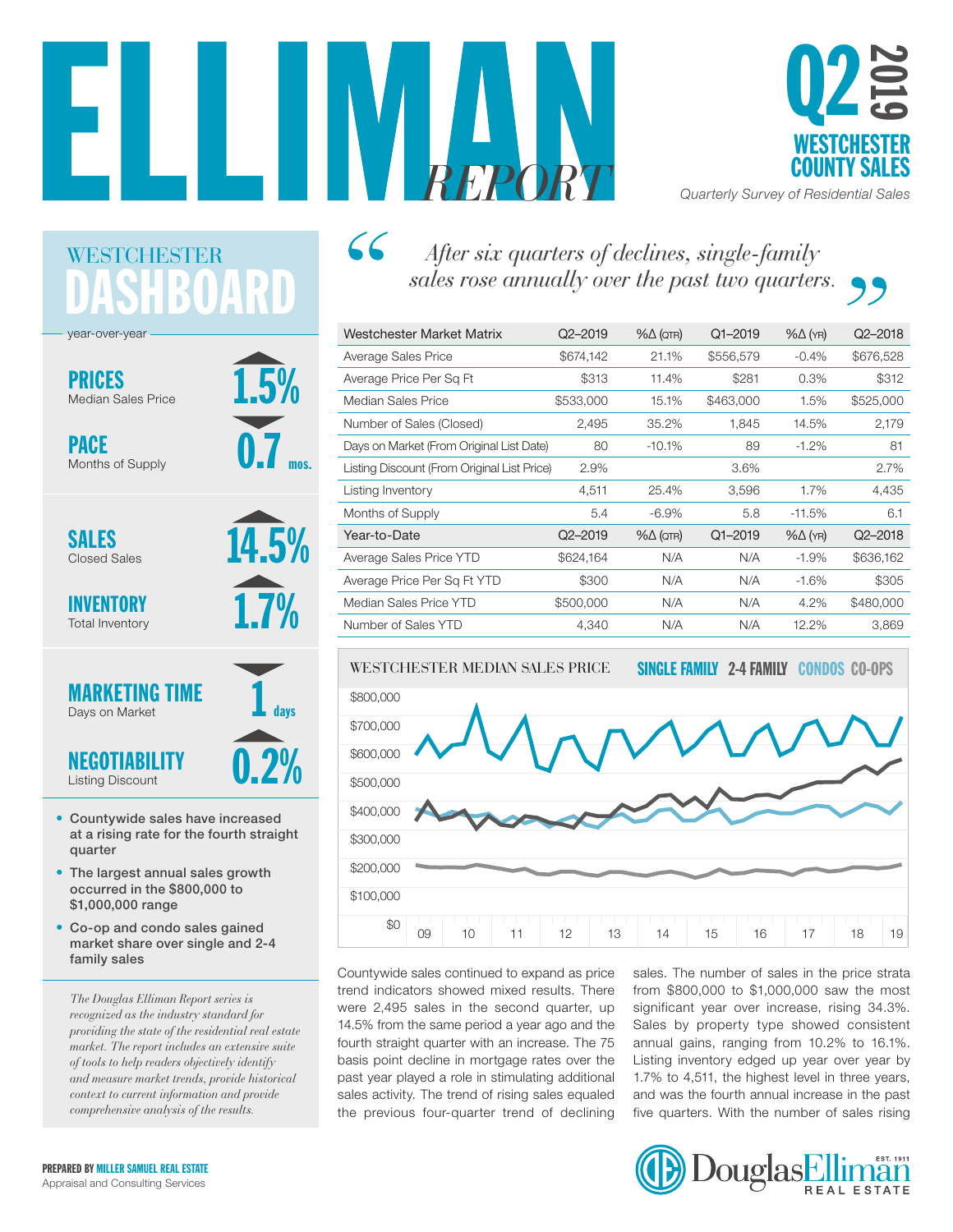\$600,000

faster than listing inventory, the market reflected a faster pace. The months of supply, the number of months to sell all inventory at the current rate of sales was 11.5% faster, falling to 5.4 months from the year-ago quarter. The 5.4-month pace in the second quarter was 37.2% faster than the ten-year quarterly average pace of 8.6 months. Days on market, the number of days from the original list price to the contract price, nominally declined by one day to 80 days. Listing discount, the percentage of the original list price to the

months to recalibrate property values since The number of single-family sales jumped sales price, nominally expanded to 2.9% from 2.7% in the year-ago quarter. Single-family sales have long been the predominant county property type, accounting for 60.4% of county sales in the second quarter. After single-family sales declined year over year for six straight quarters, aided by the impact of the new federal tax law, sales increased annually over the last two quarters. 14.3% to 1,503. Buyers and sellers had eighteen

the impact of the new lederal tax law, sales and year, relieding a continuation of wear price<br>treased annually over the last two quarters. If then this high-end submarket. All luxury price the implementation of the new law. During this period, single-family listing inventory expanded for five straight quarters to the highest level in three years. The luxury single-family market, representing the top 10% of all sales, began at \$1,600,000, down 5.6% from the same period last year, reflecting a continuation of weak price trend indicators declined from year-ago levels.

# SINGLE FA

- Number of sales surged and outpaced the rise in listing inventory
- Listing inventory expanded annually over the past five quarters
- Median sales price remained unchanged annually in two of the past three quarters

| Single Family Mix -<br><b>School District Grouping</b> | Share | Sales Median Sales<br>Price YoY% |
|--------------------------------------------------------|-------|----------------------------------|
| Northeast                                              | 18.9% | 2.0%                             |
| Northwest                                              | 15.1% | 6.3%                             |
| Rivertowns                                             | 13.6% | $-5.5%$                          |
| White Plains & Vicinity                                | 6.2%  | $-3.4\%$                         |
| Sound Shore                                            | 16.2% | $-2.5%$                          |
| Lower                                                  | 10.5% | $-2.0\%$                         |
| South                                                  | 19.4% | $2.7\%$                          |

| Single Family<br>Quintiles | Median<br><b>Sales Price</b> | % Change<br>YoY% |
|----------------------------|------------------------------|------------------|
| 5/5                        | \$1,593,000                  | $-5.8%$          |
| 4/5                        | \$925,000                    | $-4.1\%$         |
| 3/5                        | \$700,000                    | $0.0\%$          |
| 2/5                        | \$535,000                    | $0.0\%$          |
| 1/5                        | \$379.550                    | $-0.1%$          |

# **CONDOS**

- All price trend indicators rose year over year for the second straight quarter
- Number of sales rose annually for the fourth consecutive quarter
- Listing inventory expanded year over year for the second straight quarter

| Single Family Market Matrix                 | $Q2 - 2019$ | $% \triangle (QTR)$ | $Q1 - 2019$ | $% \triangle (YR)$ | $Q2 - 2018$ |
|---------------------------------------------|-------------|---------------------|-------------|--------------------|-------------|
| Average Sales Price                         | \$877,909   | 16.2%               | \$755,318   | $-2.8%$            | \$902,885   |
| Average Price Per Sq Ft                     | \$327       | 10.1%               | \$297       | $-1.5%$            | \$332       |
| Median Sales Price                          | \$700,000   | 16.7%               | \$600,000   | $0.0\%$            | \$700,000   |
| Number of Sales (Closed)                    | 1.508       | 52.5%               | 989         | 14.3%              | 1,319       |
| Days on Market (From Original List Date)    | 82          | $-9.9\%$            | 91          | 1.2%               | 81          |
| Listing Discount (From Original List Price) | 3.1%        |                     | 3.9%        |                    | 2.9%        |
| Listing Inventory                           | 3.335       | 29.8%               | 2,569       | 5.3%               | 3,166       |
| Months of Supply                            | 6.6         | $-15.4%$            | 7.8         | $-8.3\%$           | 7.2         |



| <b>Condo Market Matrix</b>                  | Q2-2019   | $% \triangle (QTR)$ | $Q1 - 2019$ | $% \triangle (YR)$ | $Q2 - 2018$ |
|---------------------------------------------|-----------|---------------------|-------------|--------------------|-------------|
| Average Sales Price                         | \$481,557 | 13.0%               | \$426,251   | 15.3%              | \$417,540   |
| Average Price Per Sq Ft                     | \$343     | 1.8%                | \$337       | 7.5%               | \$319       |
| Median Sales Price                          | \$400,000 | 11.1%               | \$360,000   | 8.1%               | \$370,000   |
| Number of Sales (Closed)                    | 346       | 34.1%               | 258         | 16.1%              | 298         |
| Days on Market (From Original List Date)    | 70        | $-18.6%$            | 86          | 2.9%               | 68          |
| Listing Discount (From Original List Price) | 2.8%      |                     | 3.0%        |                    | 2.3%        |
| Listing Inventory                           | 485       | 27.6%               | 380         | 16.0%              | 418         |
| Months of Supply                            | 4.2       | $-4.5\%$            | 4.4         | $0.0\%$            | 4.2         |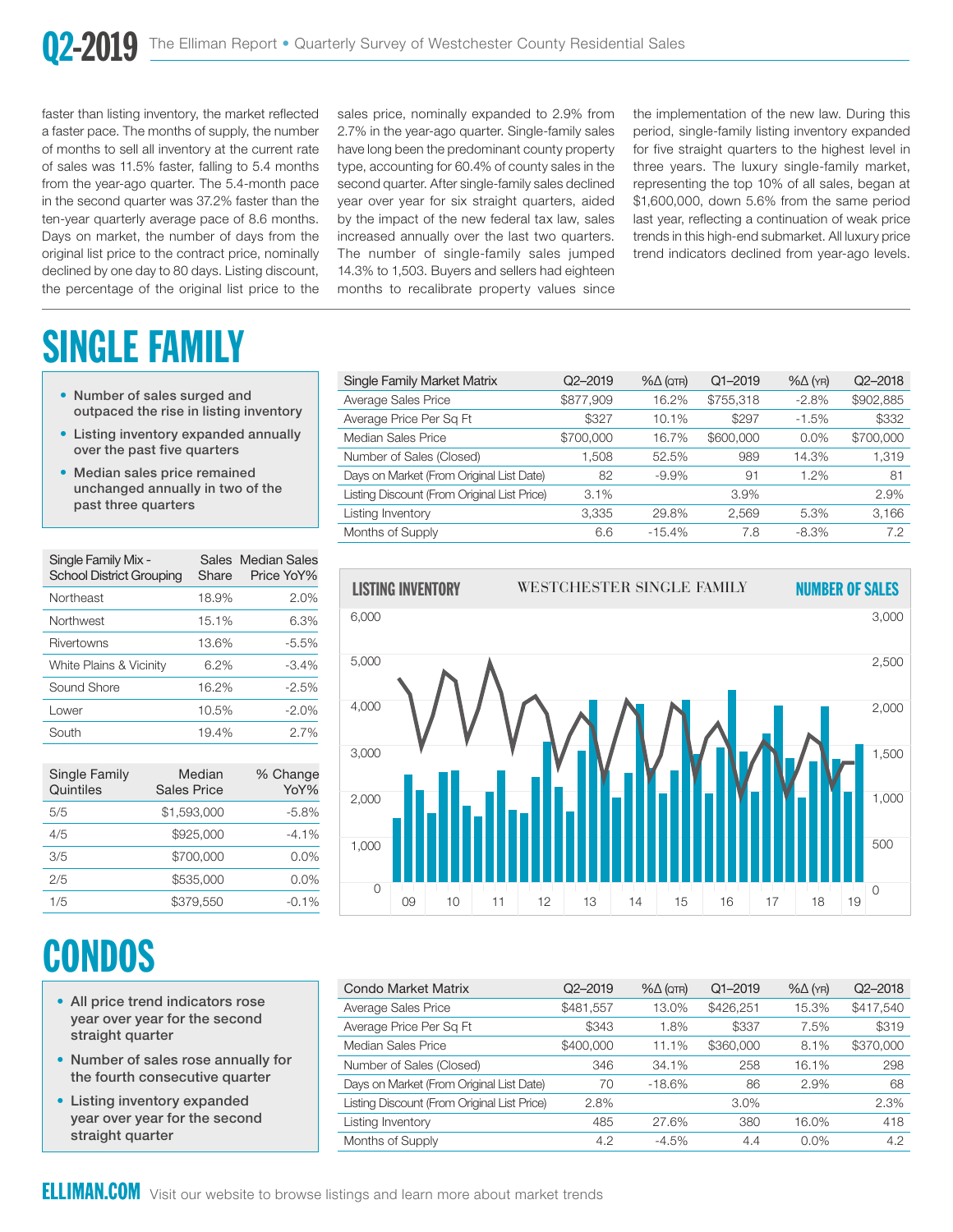

## *Westchester County Market by* LOCATION/SCHOOL DISTRICTS

## NORTHEAST

- Price trend indicators showed mixed results as sales declined annually
- Marketing time shortened as negotiability expanded

## **NORTHWEST**

- All price trend indicators continued to rise sharply from the year-ago level
- Number of sales surged as negotiability tightened

## **RIVERTOWNS**

- Price trend indicators continued to show mixed results as sales increased
- Marketing time edged higher as negotiability expanded

## WHITE PLAINS & VICINITY

- Price trend indicators continued to decline as sales increased
- Less negotiability with increased marketing time

## SOUND SHORE

- Price trend indicators continued to decline as sales fell short of year-ago level
- Marketing time was unchanged as negotiability expanded

## LOWER

- Price trend indicators declined as sales surged
- Long marketing time with less negotiability

## **SOUTH**

- Price trend indicators showed mixed results as sales surged
- Long marketing time with less negotiability

| Northeast Market Matrix                                                                                                                                                                              | Q2-2019     | $% \triangle (QTR)$ | Q1-2019     | $% \triangle (YR)$ | Q2-2018     |
|------------------------------------------------------------------------------------------------------------------------------------------------------------------------------------------------------|-------------|---------------------|-------------|--------------------|-------------|
| Average Sales Price                                                                                                                                                                                  | \$859,934   | 3.8%                | \$828,426   | 2.6%               | \$838,227   |
| Average Price Per Sq Ft                                                                                                                                                                              | \$268       | 0.0%                | \$268       | $-1.1%$            | \$271       |
| <b>Median Sales Price</b>                                                                                                                                                                            | \$750,000   | 13.8%               | \$659,000   | 2.0%               | \$735,000   |
| Number of Sales (Closed)                                                                                                                                                                             | 285         | 49.2%               | 191         | -4.0%              | 297         |
| Days on Market (From Original List Date)                                                                                                                                                             | 91          | -11.7%              | 103         | $-8.1\%$           | 99          |
| Listing Discount (From Original List Price)<br>Northeast School Districts: Bedford, Byram Hills, Chappaqua, Katonah-Lewisboro, North Salem, Pleasantville, Somers                                    | 4.6%        |                     | 4.8%        |                    | 3.6%        |
| Northwest Market Matrix                                                                                                                                                                              | Q2-2019     | $% \triangle (QTR)$ | Q1-2019     | $% \triangle (YR)$ | Q2-2018     |
| Average Sales Price                                                                                                                                                                                  | \$483,495   | 4.3%                | \$463,420   | 2.4%               | \$472,010   |
| Average Price Per Sq Ft                                                                                                                                                                              | \$229       | 0.9%                | \$227       | 5.5%               | \$217       |
| <b>Median Sales Price</b>                                                                                                                                                                            | \$451,625   | 0.4%                | \$450,000   | 6.3%               | \$425,000   |
| Number of Sales (Closed)                                                                                                                                                                             | 228         | 55.1%               | 147         | 57.2%              | 145         |
| Days on Market (From Original List Date)                                                                                                                                                             | 82          | $-7.9%$             | 89          | $-1.2%$            | 83          |
| Listing Discount (From Original List Price)                                                                                                                                                          | 1.3%        |                     | 2.3%        |                    | 1.9%        |
| Northwest School Districts: Croton-Harmon, Hendrick-Hudson, Lakeland, Peekskill, Yorktown                                                                                                            |             |                     |             |                    |             |
| <b>Rivertowns Market Matrix</b>                                                                                                                                                                      | $Q2 - 2019$ | $% \triangle (QTR)$ | Q1-2019     | $% \triangle (YR)$ | Q2-2018     |
| Average Sales Price                                                                                                                                                                                  | \$749,392   | 10.9%               | \$675,682   | 0.2%               | \$748,165   |
| Average Price Per Sg Ft                                                                                                                                                                              | \$313       | 6.8%                | \$293       | 1.3%               | \$309       |
| <b>Median Sales Price</b>                                                                                                                                                                            | \$625,000   | 8.7%                | \$575,000   | $-5.5%$            | \$661,550   |
| Number of Sales (Closed)                                                                                                                                                                             | 205         | 39.5%               | 147         | 10.8%              | 185         |
| Days on Market (From Original List Date)                                                                                                                                                             | 77          | $-18.9%$            | 95          | 5.5%               | 73          |
| Listing Discount (From Original List Price)<br>Rivertowns School Districts: Ardsley, Briarcliff Manor, Dobbs Ferry, Elmsford, Hastings, Irvington, Mt Pleasant, Ossining, Pocantico Hills, Tarrytown | 2.2%        |                     | 3.0%        |                    | 0.6%        |
| <b>White Plains &amp; Vicinity</b>                                                                                                                                                                   | Q2-2019     | $% \triangle (QTR)$ | Q1-2019     | $% \triangle (YR)$ | Q2-2018     |
| Average Sales Price                                                                                                                                                                                  | \$1,360,565 | 11.2%               | \$1,223,421 | $-4.6%$            | \$1,426,250 |
| Average Price Per Sq Ft                                                                                                                                                                              | \$424       | 11.6%               | \$380       | $-2.5%$            | \$435       |
| <b>Median Sales Price</b>                                                                                                                                                                            | \$1,150,000 | 17.9%               | \$975,000   | $-2.5%$            | \$1,179,275 |
| Number of Sales (Closed)                                                                                                                                                                             | 245         | 107.6%              | 118         | 8.4%               | 226         |
| Days on Market (From Original List Date)                                                                                                                                                             | 85          | $-5.6%$             | 90          | 10.4%              | 77          |
| Listing Discount (From Original List Price)<br>White Plains & Vicinity School Districts: Greenburgh, Valhalla, White Plains, Hawthorne                                                               | $3.0\%$     |                     | 5.8%        |                    | 3.2%        |
| Sound Shore Market Matrix                                                                                                                                                                            | $Q2 - 2019$ | $% \triangle (QTR)$ | Q1-2019     | $% \triangle (YR)$ | Q2-2018     |
| Average Sales Price                                                                                                                                                                                  | \$656,624   | 3.1%                | \$636,595   | $-6.4%$            | \$701,699   |
| Average Price Per Sq Ft                                                                                                                                                                              | \$297       | 5.7%                | \$281       | $-1.0%$            | \$300       |
| <b>Median Sales Price</b>                                                                                                                                                                            | \$610,000   | $-2.0%$             | \$622,500   | $-3.4%$            | \$631,500   |
| Number of Sales (Closed)                                                                                                                                                                             | 94          | 13.3%               | 83          | $-19.0\%$          | 116         |
| Days on Market (From Original List Date)                                                                                                                                                             | 71          | $-18.4%$            | 87          | 0.0%               | 71          |
| Listing Discount (From Original List Price)<br>Sound Shore School Districts: Blind Brook, Harrison, Mamaroneck, Port Chester, Rye City, Rye Neck                                                     | 2.3%        |                     | 2.5%        |                    | 1.6%        |
| Lower Market Matrix                                                                                                                                                                                  | Q2-2019     | $\% \Delta$ (QTR)   | Q1-2019     | $% \triangle (YR)$ | Q2-2018     |
| Average Sales Price                                                                                                                                                                                  | \$1,468,522 | 30.4%               | \$1,125,767 | $-0.9%$            | \$1,481,576 |
| Average Price Per Sg Ft                                                                                                                                                                              | \$431       | 10.2%               | \$391       | -6.5%              | \$461       |
| Median Sales Price                                                                                                                                                                                   | \$1,274,000 | 39.8%               | \$911,000   | $-2.0\%$           | \$1,300,000 |
| Number of Sales (Closed)                                                                                                                                                                             | 158         | 95.1%               | 81          | 39.8%              | 113         |
| Days on Market (From Original List Date)                                                                                                                                                             | 90          | -17.4%              | 109         | 4.7%               | 86          |
| Listing Discount (From Original List Price)                                                                                                                                                          | 4.3%        |                     | 4.5%        |                    | 4.6%        |
| Lower School Districts: Bronxville, Eastchester, Edgemont, Scarsdale, Tuckahoe                                                                                                                       |             |                     |             |                    |             |
| South Market Matrix                                                                                                                                                                                  | Q2-2019     | $% \triangle (QTR)$ | Q1-2019     | $% \triangle (YR)$ | Q2-2018     |
| Average Sales Price                                                                                                                                                                                  | \$641,149   | 7.1%                | \$598,848   | -7.3%              | \$691,785   |
| Average Price Per Sq Ft                                                                                                                                                                              | \$297       | 7.6%                | \$276       | $-3.3%$            | \$307       |
| <b>Median Sales Price</b>                                                                                                                                                                            | \$575,000   | 6.5%                | \$540,000   | 2.7%               | \$560,000   |
| Number of Sales (Closed)                                                                                                                                                                             | 293         | 32.0%               | 222         | 23.6%              | 237         |
| Days on Market (From Original List Date)                                                                                                                                                             | 75          | $-1.3%$             | 76          | 5.6%               | 71          |
| Listing Discount (From Original List Price)                                                                                                                                                          | 1.7%        |                     | 2.6%        |                    | 2.3%        |

South School Districts: Mt Vernon, New Rochelle, Pelham, Yonkers